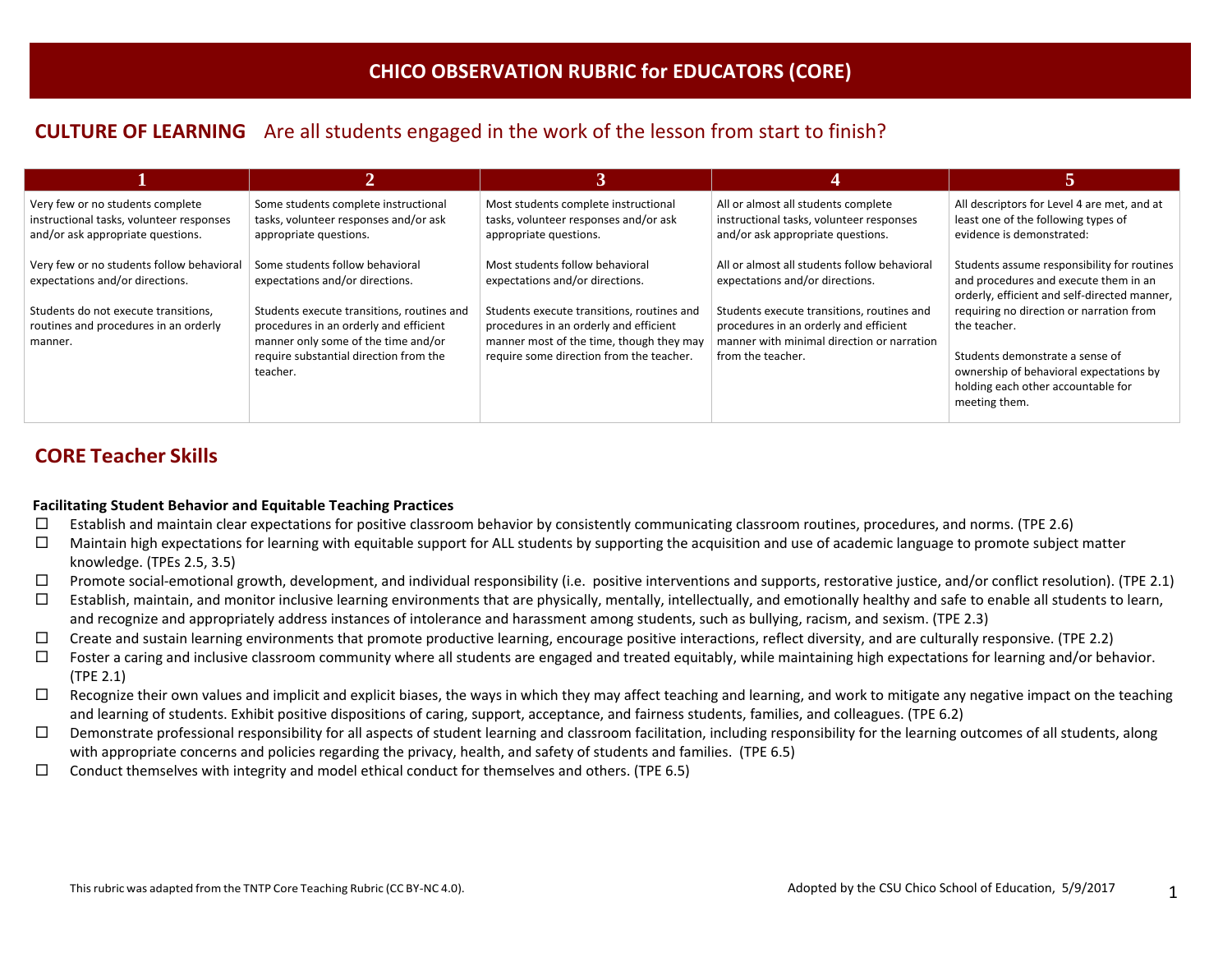# **ESSENTIAL CONTENT** Are all students working with content aligned to the appropriate standards for their subject and grade?

|                                                                                                                                                                                                                                                                                                                                                                                                                                                                                  |                                                                                                                                                                                                                                                                                                                                                                                                                                                          |                                                                                                                                                                                                                                                                                                                                                                                                                                                                                                                                                                |                                                                                                                                                                                                                                                                                                                                                                                                                                                                                                                                                                                                    | כ                                                                                                                                                                           |
|----------------------------------------------------------------------------------------------------------------------------------------------------------------------------------------------------------------------------------------------------------------------------------------------------------------------------------------------------------------------------------------------------------------------------------------------------------------------------------|----------------------------------------------------------------------------------------------------------------------------------------------------------------------------------------------------------------------------------------------------------------------------------------------------------------------------------------------------------------------------------------------------------------------------------------------------------|----------------------------------------------------------------------------------------------------------------------------------------------------------------------------------------------------------------------------------------------------------------------------------------------------------------------------------------------------------------------------------------------------------------------------------------------------------------------------------------------------------------------------------------------------------------|----------------------------------------------------------------------------------------------------------------------------------------------------------------------------------------------------------------------------------------------------------------------------------------------------------------------------------------------------------------------------------------------------------------------------------------------------------------------------------------------------------------------------------------------------------------------------------------------------|-----------------------------------------------------------------------------------------------------------------------------------------------------------------------------|
| The lesson does not focus on content<br>that advances students toward grade-<br>level content standards, ELD standards<br>or expectations and/or IEP goals.                                                                                                                                                                                                                                                                                                                      | The lesson partially focuses on content that<br>advances students toward grade-level<br>content standards, ELD standards or<br>expectations and/or IEP goals.                                                                                                                                                                                                                                                                                            | The lesson focuses on content that<br>advances students toward grade-level<br>content standards, ELD standards, or<br>expectations and/or IEP goals.                                                                                                                                                                                                                                                                                                                                                                                                           | The lesson focuses on content that advances<br>students toward grade-level content<br>standards, ELD standards, or expectations<br>and/or IEP goals.                                                                                                                                                                                                                                                                                                                                                                                                                                               | All descriptors for Level 4 are met, and the<br>following evidence is demonstrated:<br>Students make connections between what<br>they are learning and other content across |
| Most of the activities students engage<br>in are not aligned to the stated or<br>implied learning goal(s) or to each<br>other.<br>Instructional materials students use<br>(e.g., texts, questions, problems,<br>exercises and assessments) are not<br>appropriately demanding for the<br>grade/course and time in the school-<br>year based on guidance in the content<br>standards, ELD standards and/or<br>students' IEP goals (e.g., Lexile level<br>and complexity of text). | Only some activities students engage in are<br>aligned to the stated or implied learning<br>goal(s).<br>Some instructional materials students use<br>(e.g., texts, questions, problems, exercises<br>and assessments) are not appropriately<br>demanding for the grade/course and time<br>in the school-year based on guidance in the<br>content standards, ELD standards, and/or<br>students' IEP goals (e.g., Lexile level and<br>complexity of text). | Most activities students engage in are<br>aligned to the stated or implied learning<br>goal(s), are well-sequenced, and move<br>students toward mastery of the grade-<br>level standard(s) and/or IEP goal(s).<br>Most instructional materials students use<br>(e.g., texts, questions, problems, exercises<br>and assessments) are appropriately<br>demanding for the grade/course and time<br>in the school-year based on guidance in<br>the content standards, ELD standards,<br>and/or students' IEP goals (e.g., Lexile level<br>and complexity of text). | All activities students engage in are aligned<br>to the stated or implied learning goal(s), are<br>well-sequenced, and build on each other to<br>move students toward mastery of the grade-<br>level standard(s) and/or IEP goals.<br>All instructional materials students use (e.g.,<br>texts, questions, problems, exercises and<br>assessments) are high-quality and<br>appropriately demanding for the<br>grade/course and time in the school-year<br>based on guidance in the content standards,<br>ELD standards, and/or students' IEP goals<br>(e.g., Lexile level and complexity of text). | disciplines.<br>Students independently connect lesson<br>content to real-world situations.                                                                                  |

## **CORE Teacher Skills**

### **Planning and Delivering Lessons Effectively**

- $\Box$  Use knowledge of both subject matter and students to organize curriculum so that all learners, including English learners and students with special needs, understand and have access to the content. (TPE 3.2)
- $\Box$  Use multiple means of representing, expressing, and engaging all students to demonstrate their knowledge of the subject matter. (TPE 3.4)
- $\Box$  Adapt subject matter curriculum, organization, and planning to support the acquisition and use of academic language for all students within learning activities to promote subject matter knowledge. (TPE 3.5)
- $\Box$  Use and adapt resources and instructional materials (including technology) to engage students, support learning and provide equitable access to the curriculum. TPE (3.6,3.7)

### **Planning Instruction and Designing Learning Experiences for All Students**

- $\square$  Use knowledge of students' (including cultural, linguistic backgrounds, as well as learning needs) to inform instructional planning and learning experiences. (TPE 4.1, 4.2)
- $\Box$  Plan, design, implement and monitor instruction, making effective use of instructional time to maximize learning opportunities for all learners. (TPE 4.4)
- $\Box$  Provide access to the curriculum for all students through the use of various instructional strategies. (TPE 4.4)
- $\square$  Encourage active student participation in learning by planning a range of communication strategies that allow for interaction with the teacher and classmates. (TPE 4.7)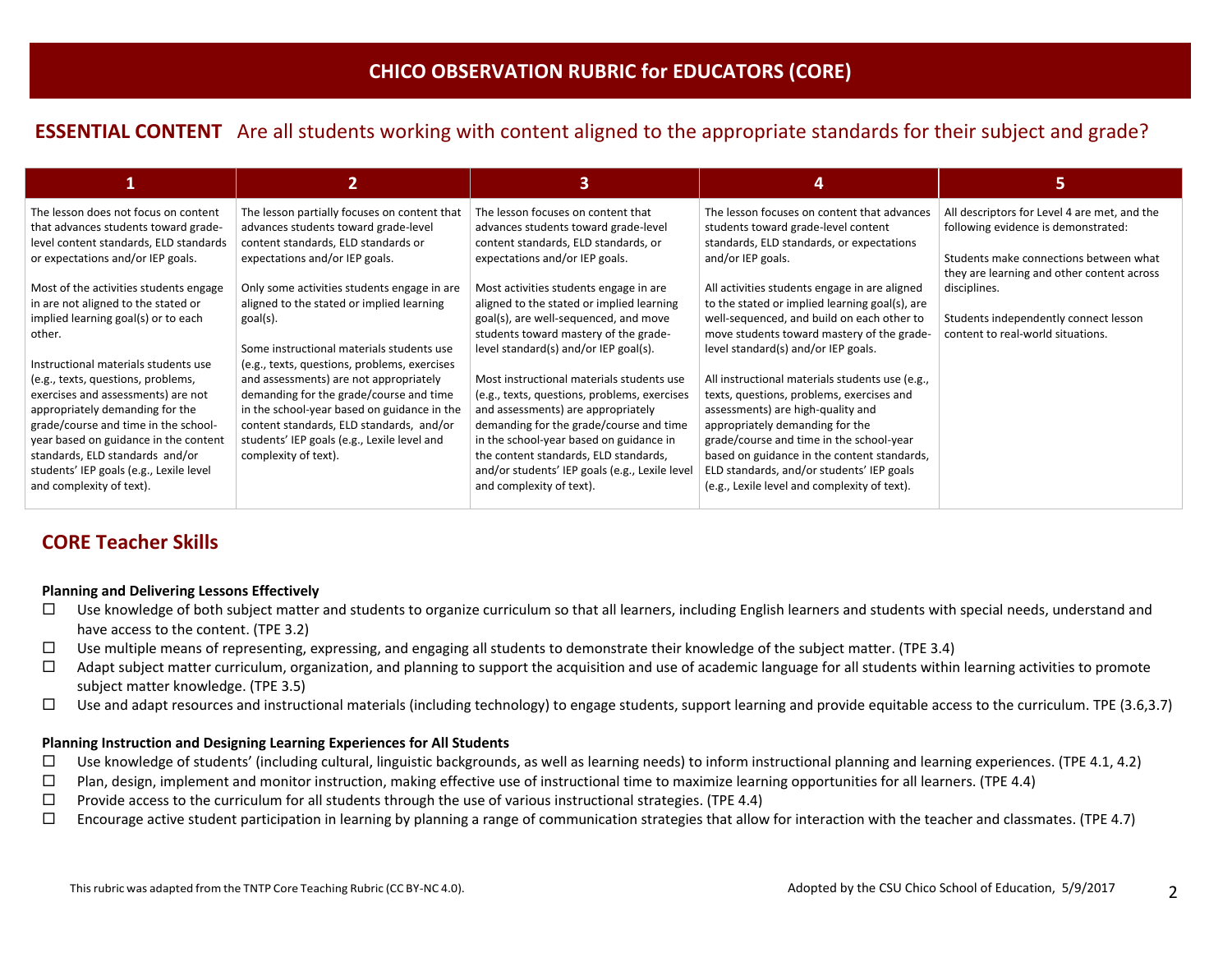# **ACADEMIC OWNERSHIP** Are all students responsible for doing the thinking in this classroom?

| 1                                                                                                                                                       | 2                                                                                                                                                                                   | 3                                                                                                                                                                            | 4                                                                                                                                                                         | 5.                                                                                                              |
|---------------------------------------------------------------------------------------------------------------------------------------------------------|-------------------------------------------------------------------------------------------------------------------------------------------------------------------------------------|------------------------------------------------------------------------------------------------------------------------------------------------------------------------------|---------------------------------------------------------------------------------------------------------------------------------------------------------------------------|-----------------------------------------------------------------------------------------------------------------|
| Students complete very little of the<br>cognitive work during the lesson, such<br>as reading, writing, discussion,<br>analysis, computation, or problem | Students complete some of the cognitive<br>work during the lesson, such as reading,<br>writing, discussion, analysis, computation, or<br>problem solving, but the teacher or a very | Most students complete an appropriately<br>challenging amount of the cognitive work<br>during the lesson, such as reading, writing,<br>discussion, analysis, computation, or | All or almost all students complete an<br>appropriately challenging amount of the<br>cognitive work during the lesson, such as<br>reading, writing, discussion, analysis, | All descriptors for Level 4 are met, and at<br>least one of the following types of evidence is<br>demonstrated: |
| solving. The teacher completes all or<br>almost all of the cognitive work.                                                                              | small number of students complete most of<br>the cognitive work.                                                                                                                    | problem solving, given the focus of the<br>lesson. The teacher completes some of<br>the cognitive work (i.e., expands on                                                     | computation, or problem solving, given the<br>focus of the lesson. The teacher rarely<br>finishes any of the cognitive work that                                          | Students synthesize diverse perspectives or<br>points of view during the lesson.                                |
| Very few or no students provide<br>meaningful oral or written evidence to                                                                               | Some students provide meaningful oral or<br>written evidence to support their thinking.                                                                                             | student responses) that students could<br>own.                                                                                                                               | students could own.                                                                                                                                                       | Students independently show enthusiasm<br>and interest in taking on advanced or more                            |
| support their thinking.<br>Students respond negatively to their                                                                                         | Students do not respond to their peers'<br>thinking, ideas, or answers, or do not<br>provide feedback.                                                                              | Most students provide meaningful oral or<br>written evidence to support their thinking.                                                                                      | All or almost all students provide<br>meaningful oral or written evidence to<br>support their thinking.                                                                   | challenging content.                                                                                            |
| peers' thinking, ideas, or answers.<br>No students or very few students try                                                                             | Some students try hard to complete                                                                                                                                                  | Students respond to their peers' thinking,<br>ideas or answers and provide feedback to                                                                                       | Students respond to and build on their                                                                                                                                    |                                                                                                                 |
| hard to complete challenging academic<br>work or answer questions.                                                                                      | challenging academic work and answer<br>questions.                                                                                                                                  | their classmates.<br>Most students try hard to complete                                                                                                                      | peers' thinking, ideas or answers.<br>Students routinely provide constructive<br>feedback to their classmates and respond                                                 |                                                                                                                 |
|                                                                                                                                                         |                                                                                                                                                                                     | academic work and answer questions,<br>even if the work is challenging.                                                                                                      | productively when a peer answers a<br>question incorrectly or when they do not<br>agree with the response.                                                                |                                                                                                                 |
|                                                                                                                                                         |                                                                                                                                                                                     |                                                                                                                                                                              | All or almost all students consistently try<br>hard to complete academic work and                                                                                         |                                                                                                                 |
|                                                                                                                                                         |                                                                                                                                                                                     |                                                                                                                                                                              | answer questions, even if the work is<br>challenging.                                                                                                                     |                                                                                                                 |

## **CORE Teacher Skills**

### **Maintaining High Academic Expectations**

- $\square$  Promote the persistence of students to engage with challenging work. (TPE 2.5)
- $\square$  Support students' use of oral and written language to clearly express their ideas. (TPE 2.5)

### **Building Thinking Skills**

- $\Box$  Structure and deliver lesson activities so that students do an appropriate amount of the thinking required by the lesson. (TPE 1.5)
- $\Box$  Pose questions or provide lesson activities that encourage students to cite evidence to support their thinking. (TPE 1.5)
- $\Box$  Provide opportunities for students to respond to and build on their peers' ideas. (TPEs 2.2, 4.7)
- $\Box$  Provide support necessary for students to complete instructional tasks requiring higher-order thinking skills. (TPE 1.6)